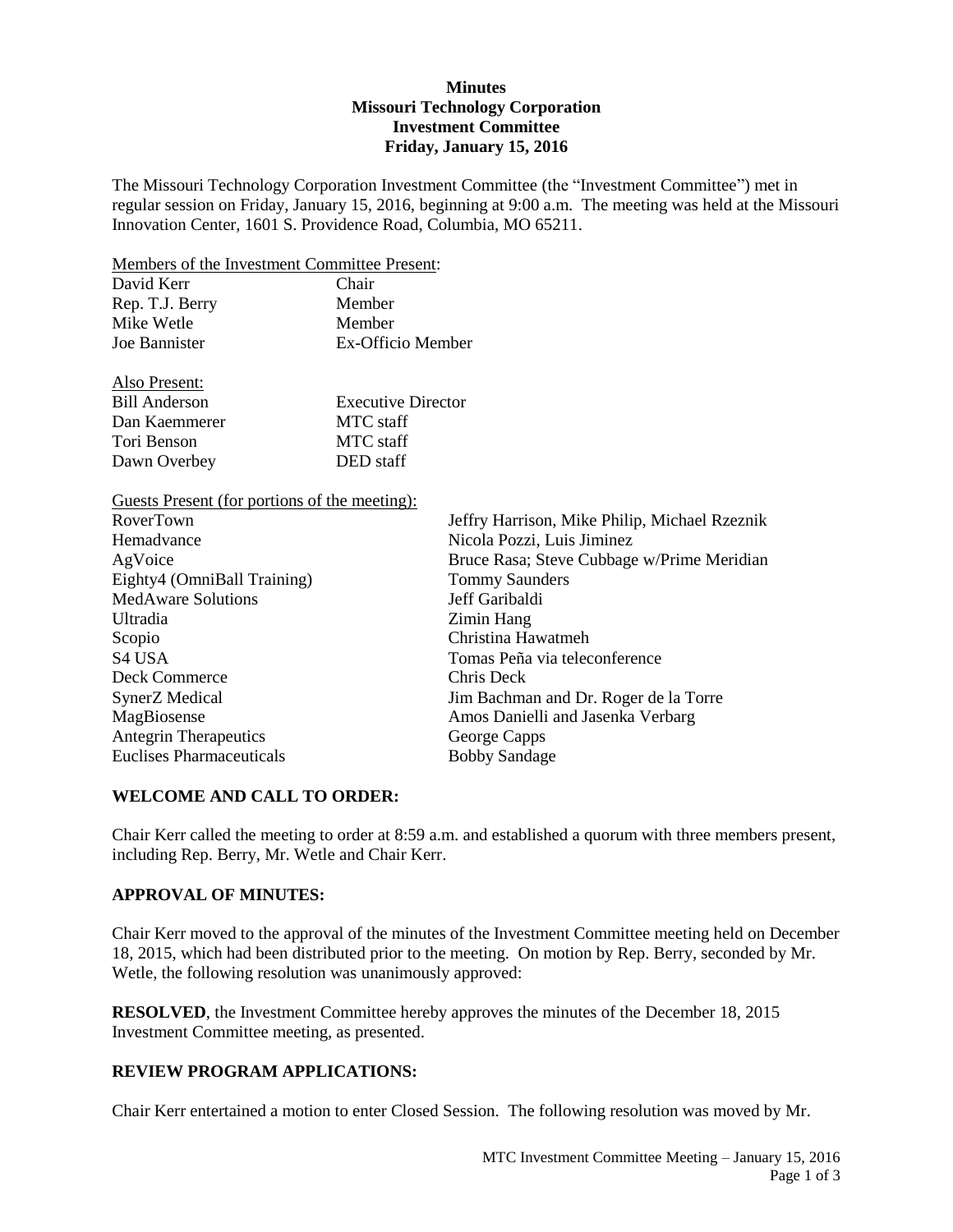Wetle, seconded by Rep. Berry, and approved by roll call vote:

**RESOLVED,** the Investment Committee hereby enters Closed Session at 9:02 a.m. pursuant to Section 610.021, subsections (1), (12), (14), and (15), RSMo, relating to the review and discussion of MTC IDEA Fund applications.

| Rep. Berry | aye |
|------------|-----|
| Mr. Wetle  | aye |
| Chair Kerr | aye |

The following resolution was moved by Rep. Berry, seconded by Mr. Wetle, and approved by roll call vote:

**RESOLVED**, the Investment Committee hereby reconvenes from Closed Session at 3:57 p.m.

| Rep. Berry | aye |
|------------|-----|
| Mr. Wetle  | aye |
| Chair Kerr | aye |

Upon exiting Closed Session, after a discussion confined to the matters stated above, Chair Kerr reported that the Investment Committee took no action during Closed Session.

# **IDEA FUND APPLICATION RECOMMENDATIONS:**

The following resolution was moved by Rep. Berry, seconded by Mr. Wetle, and unanimously approved:

**RESOLVED**, the Investment Committee hereby recommends to the MTC Board the approval of the following Seed Capital Co-Investment Program applications:

| SEED-2015-16-018 | MagBiosense                  | in the amount of \$150,000  |
|------------------|------------------------------|-----------------------------|
| SEED-2015-16-020 | <b>OmniBall Training</b>     | in the amount of \$225,000  |
| SEED-2015-16-025 | S <sub>4</sub> USA           | in the amount of \$200,000  |
| SEED-2015-17-001 | Euclises Pharmaceuticals     | in the amount of \$200,000  |
| SEED-2015-17-003 | Scopio                       | in the amount of \$100,000  |
| SEED-2015-17-004 | <b>Antegrin Therapeutics</b> | in the amount of $$175,000$ |
| SEED-2015-17-005 | Deck Commerce                | in the amount of \$200,000  |
| SEED-2015-17-008 | Ultradia                     | in the amount of \$200,000  |
| SEED-2015-17-010 | <b>SynerZ</b> Medical        | in the amount of $$175,000$ |
| SEED-2015-17-011 | <b>MedAware Solutions</b>    | in the amount of \$250,000  |
|                  |                              |                             |

The following resolution was moved by Mr. Wetle, seconded by Rep. Berry, and unanimously approved:

**RESOLVED**, the Investment Committee hereby recommends to the MTC Board the approval of the following Tech Launch Program application:

| TL-2015-17-003<br>Hemadvance | in the amount of $$100,000$ |
|------------------------------|-----------------------------|
|------------------------------|-----------------------------|

#### **NEW BUSINESS:**

Director Anderson will send around dates for the next Investment Committee meeting and reminded the members that the next Board meeting will be January 29, 2016 in St. Louis.

#### **ADJOURNMENT:**